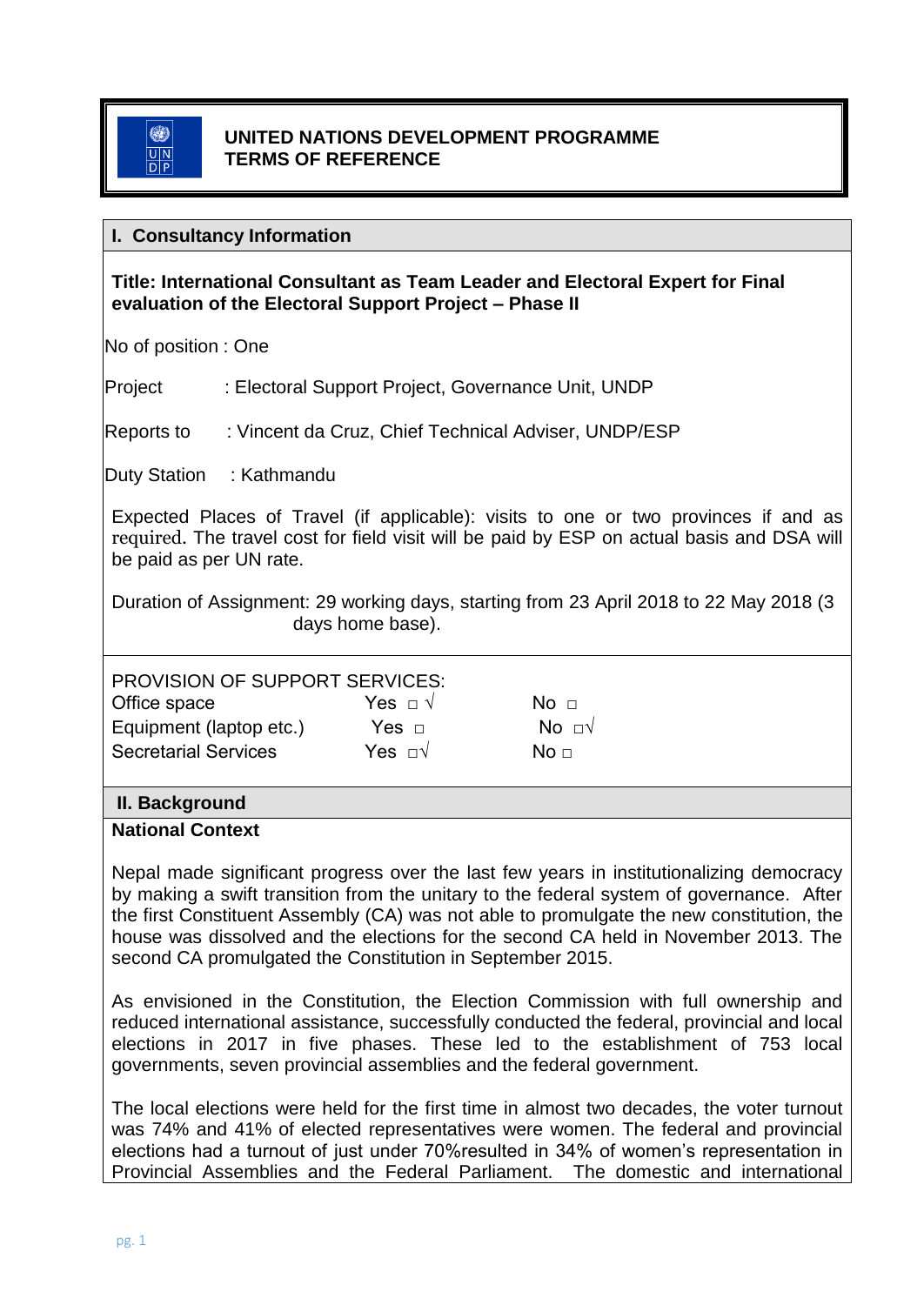observers deployed during the elections have commended ECN for organizing an inclusive, credible and peaceful elections despite the tight electoral calendar and a difficult political situation in some parts of the country.

The elections of the President and the Vice-President are expected to be held in the first quarter of 2018.

# **Project Description**

The Electoral Support Project (ESP) phase II is a continuation of the Electoral Support Project Phase I that was initiated in August 2008, following the first Constituent Assembly elections. The Phase II of ESP provides technical assistance focused on a long-term institutional capacity development of the Election Commission (ECN) for conducting credible, inclusive and transparent elections.

The electoral cycle approach is closely reflected and applied to the overall strategy of ESP. The project is aligned with Outcome 5 of the United Nations Development Assistance Framework (2012- 2017), contributes to the Sustainable Development Goal 16 (Peace, Justice and Strong Institutions), 5 (Gender Equality) and 10 (Reduced Inequalities) and is aligned with the Strategic Plan of the ECN (2015- 2019).

The three key outputs of the project are the following:

**The ECN capacity-building**: The project provides sustained institutional strengthening and professional development assistance for ECN to function as a permanent, professional and independent electoral management body.

**Credible and sustainable elections**: ESP provides technical assistance and critical operational support to ECN during elections.

**Increased democratic participation of voters**: The project focuses on increasing awareness of democracy, electoral system and processes, especially of vulnerable groups (women, people living with disabilities and ethnic minorities), for them to meaningfully participate in different stages of the electoral cycle.

In order to achieve these three broader outputs, ESP has been providing technical and operational assistance to ECN in the following thematic areas: voter registration, operational and technical support in planning and conduct of the elections, trainings (including BRIDGE), civic and voter education, electoral mapping and geographic information system, electoral dispute resolution, promoting peaceful elections and gender and social inclusion.

The duration of ESP phase II is from November 2012 till May 2018 and the total budget is USD 28 million. The project is implemented by UNDP under the Direct Implementation Modality and in partnership with the European Union, United Kingdom Aids, Norway and Denmark. The project works in close collaboration with other implementing partners, particularly IIDEA and IFES. ESP together with IFES provide the secretariat to the Election Working Group formed under the framework of the International Development Partners Group.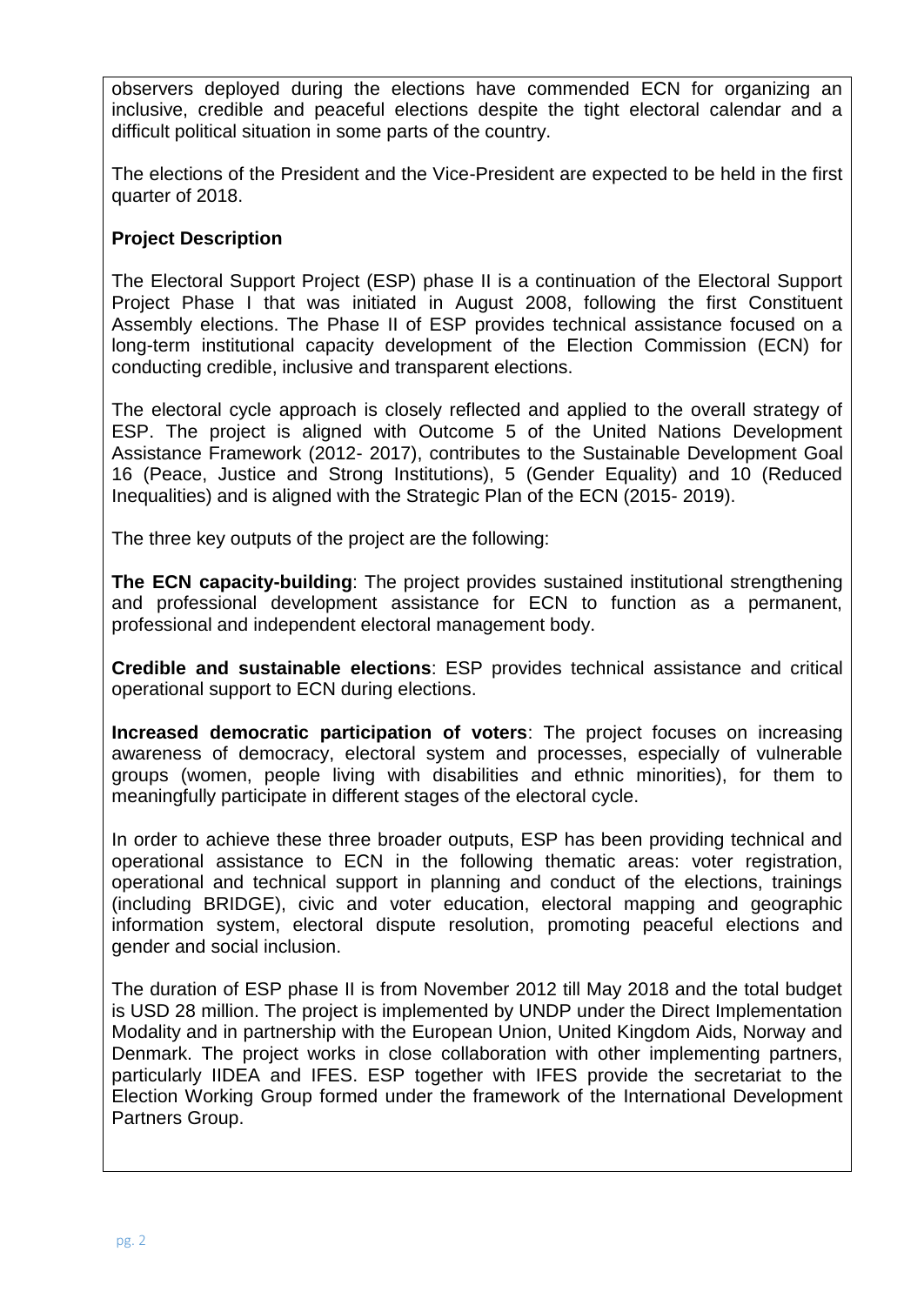## **III. Objectives**

Since ESP phase II is coming to an end in May 2018, the project evaluation is being carried out to assess the progress made by the project against the project outputs and indicators. In-depth analysis will be needed to review the results achieved under eight project activities as outlined in the project document.

The evaluation should look into the relevance, sustainability, effectiveness and efficiency of the assistance provided by ESP to ECN during the project cycle.

The evaluation will also measure an impact of the project towards strengthening the capacity of ECN in conducting a credible, inclusive and transparent elections (UNDAF Output 5.1) contributing to the broader outcome of making the institutions, systems and processes of democratic governance more accountable, effective, efficient an inclusive (UNDAF Outcome 5) .

The analysis and recommendations presented by the evaluation mission will be useful to ECN, development partners and UNDP in measuring the contributions made by the project and in designing future interventions for strengthening electoral system and processes in Nepal.

The specific objectives of the evaluation are the following:

- To assess and evaluate the progress made by the project towards an attainment of the results as specified in the project monitoring and evaluation framework, UNDAF and CPD
- To measure the contributions made by the project in enhancing the accountability, effectiveness, efficiency and inclusiveness of democratic system and processes with focus on elections
- To assess the sustainability of the project interventions
- To examine the cost efficiency and effectiveness of ESP assistance

To document main lessons learned, best practices and propose recommendations

#### **IV. Methodology/Responsibilities**

The evaluation team will consist of one international team leader and electoral expert and one national expert. The team is expected to apply the following approaches for data collection and analysis.

- Desk review of relevant documents ( project document with amendments made, review reports-midterm, annual, ECN strategic plan, etc);
- Briefing and debriefing sessions with Development Partners, UNDP and the Election Commission, as well as with other partners;
- Interviews with partners and stakeholders (including gathering the information on what the partners have achieved with regard to the outcome and what strategies they have used); donors, etc.
- Field visits to selected project sites and discussions with project teams, project beneficiaries and major stakeholders (as deemed necessary);
- Consultation meetings.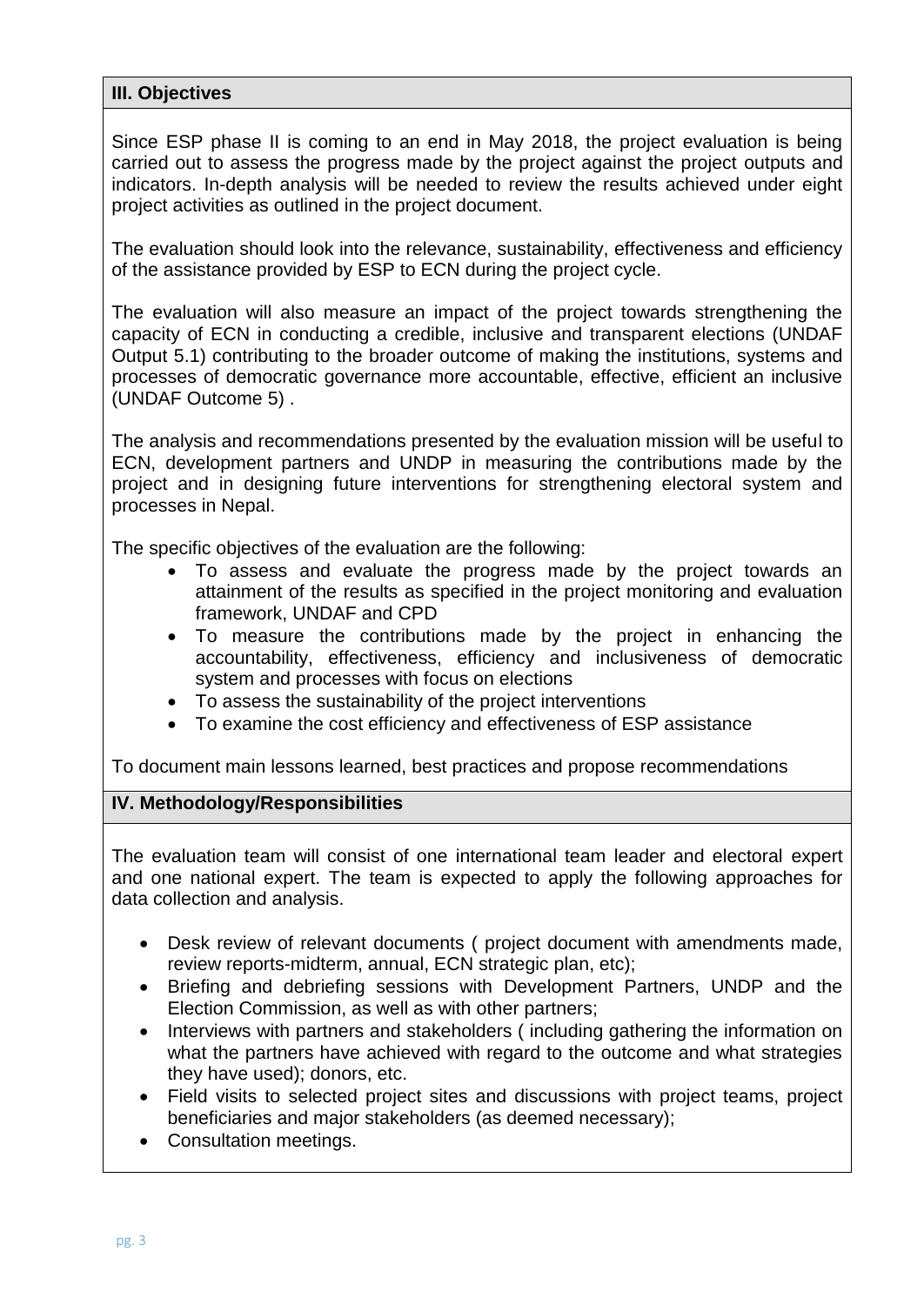#### **Evaluation Questions**

Relevance

- To what extent ESP technical and operational assistance were relevant in addressing the needs and strategic priorities of ECN and other electoral stakeholders?
- To what extent were interventions informed by gender and social inclusion analyses to enhance women, youth, people with disability and marginalized groups' meaningful participation in the electoral processes as voters and candidates?
- How relevant was the project in making the election management body, electoral system and processes inclusive, credible and transparent?
- To what extent the project was able to cater the needs of the beneficiaries in the changed context? If and when required an alteration of focus/strategy, was the project flexible?
- Is there any evidence that the project advanced any key national human rights, gender or inclusion policies and the priorities of UN, UNDP, including the UNDAF?
- How relevant was the geographical coverage?

### **Effectiveness**

- How effective has the project been in enhancing the institutional and professional capacity of ECN to conduct an inclusive, credible and transparent elections?
- Has the project achieved its outputs? What were the major factors influencing the achievement or non-achievement of the outputs?
- To what extent the planned outputs contributed towards the achievement of the UNDAF outcome and what are the evidences to validate these claims?
- Did women, men, PwD, youth and marginalized groups directly benefit from the project's activities? If so, how and what was the impact?
- Were any changes made in the project regarding approach, partnerships, beneficiaries etc. suggested by project mid-point assessment, context/risk analysis? Did it affect project results?

**Efficiency** 

- To what extent have resources (financial, human, institutional and technical) been allocated strategically?
- Could the activities and outputs have been delivered in fewer resources without reducing their quality and quantity?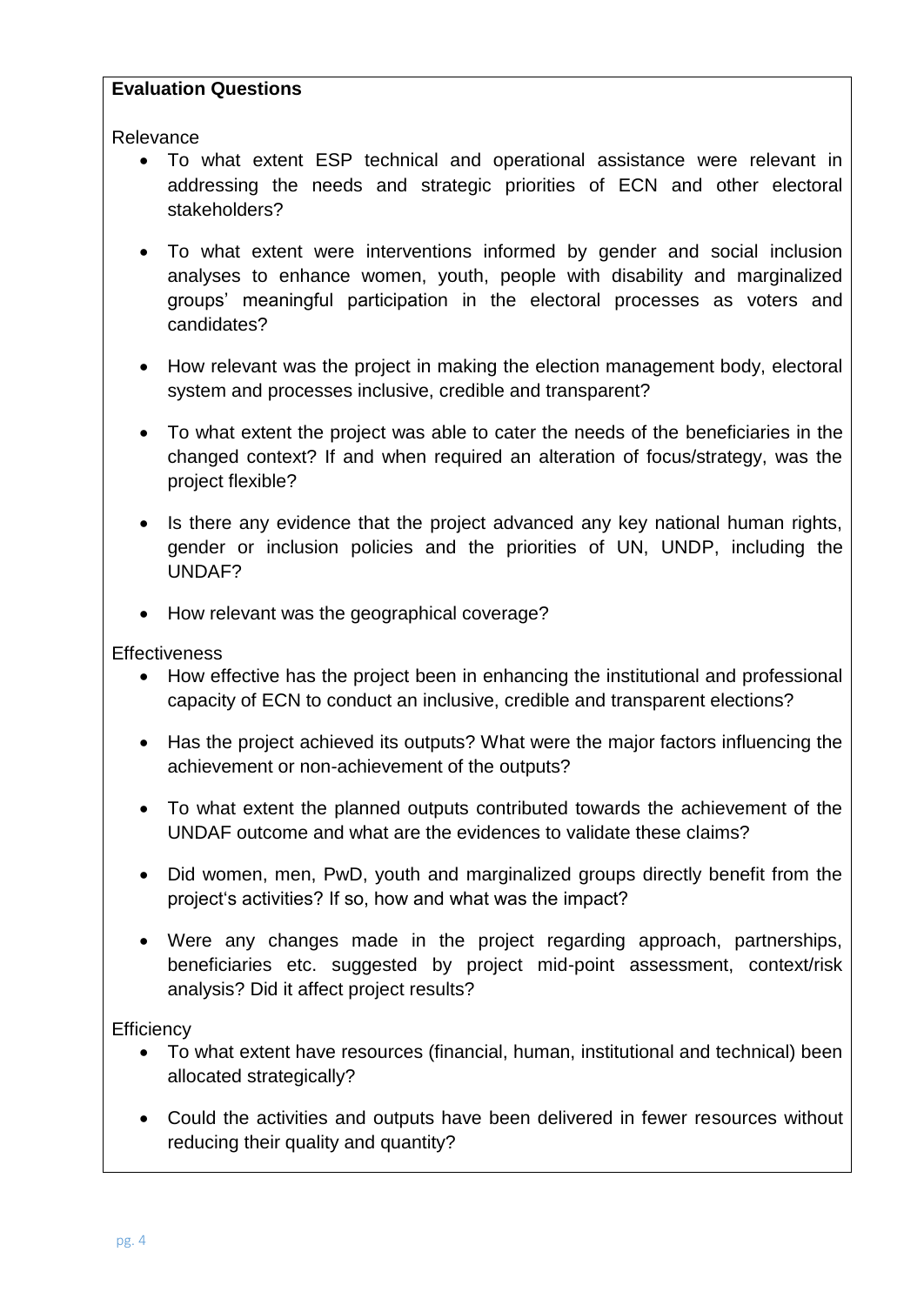- Were the project inputs and benefits fairly distributed amongst different genders and communities while increasing access for the most vulnerable? What factors influenced decisions to fund certain proposed activities, and not others?
- To what extent did the coordination with other UN agencies and UNDP projects reduce transaction costs, optimize results and avoid duplication?

## Impact

- What impact did the work of ESP have on the institutional capacity of ECN and other electoral stakeholders? Is there evidence of knowledge transfer?
- What impact did the work of ESP have on the conduct of elections in Nepal? Is there evidence of changes in their credibility, effectiveness and/or sustainability?
- What impact did the work of ESP have on the democratic participation in elections in Nepal? Is there evidence of improvements for under-represented and/or disadvantaged segments of Nepali society?

## **Sustainability**

- Have ESP interventions enhanced the capacity of ECN and electoral stakeholders for sustainable results?
- What is the level of ownership of ECN towards the project? Will the ECN be able to sustain project supported interventions (programmatically and financially) after the project phases out?
- Is there any evidence of ESP reduced assistance over the years due to ECN increased ownership and leadership?

# **V. Expected Results/Deliverables**

Target Groups and Stakeholder Coverage

- National level stakeholders: ECN, former Commissioners and government officials associated with ECN, development partners ( EU, UK Aids, Norway and Denmark) electoral experts, IDEA , IFES, members of EWG, civil society organizations, UN agencies and UNDP projects
- Local level stakeholders: District Election Officers, social studies teachers, beneficiaries of ESP interventions and civil society organizations.

The tentative schedule will be the following:

| <b>Planned Activities</b>                          | Tentativel<br>Days |
|----------------------------------------------------|--------------------|
| Desk review and preparation of design (home based) | dav                |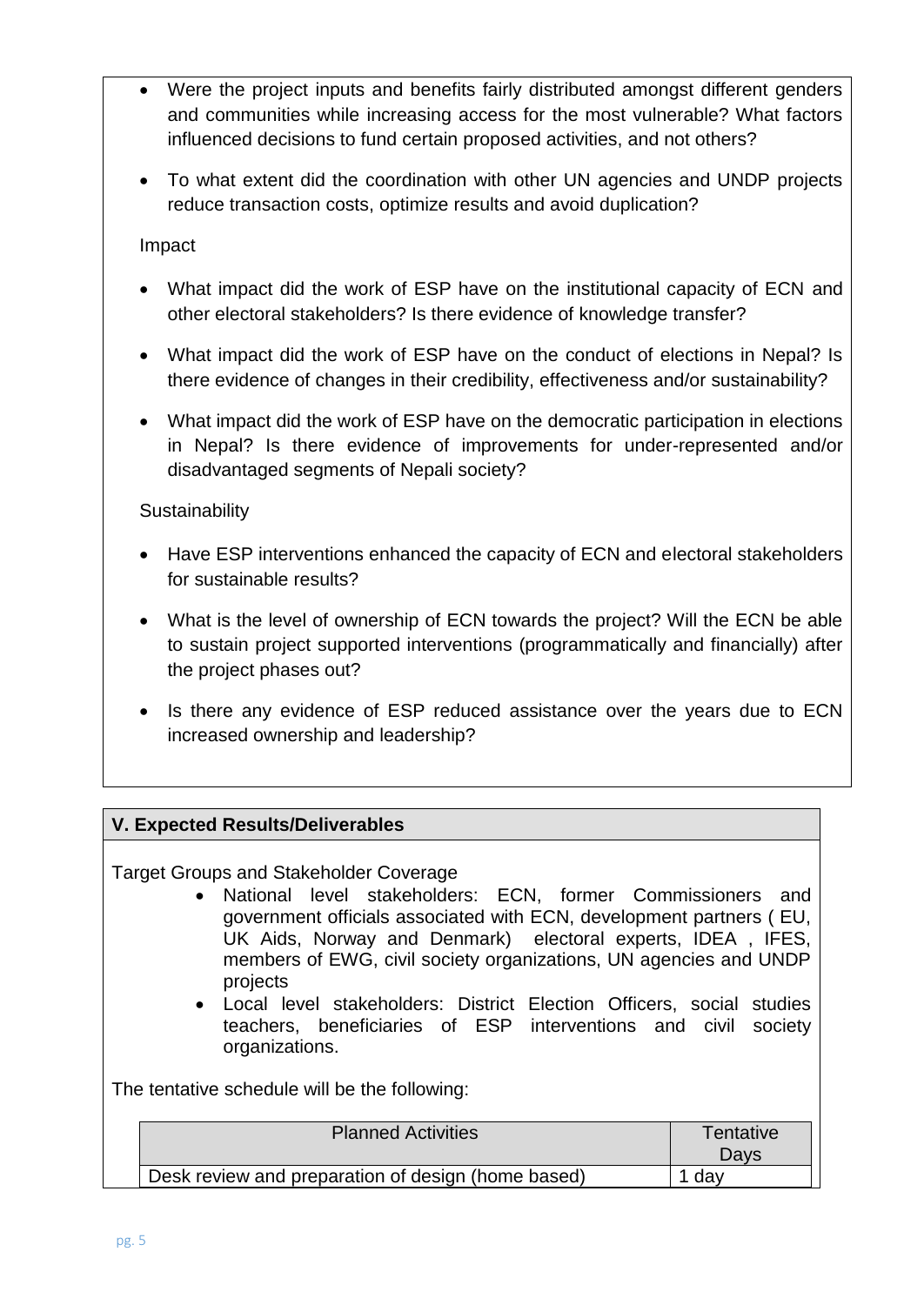| <b>Briefing by Development Partner/UNDP</b>                                       | 1 day   |
|-----------------------------------------------------------------------------------|---------|
| Finalizing design, methods & inception report and sharing with                    | 6 days  |
| reference group for feedback                                                      |         |
| Stakeholders meetings and interviews                                              | 6 days  |
| Field visit(s) outside Kathmandu                                                  | 5 days  |
| Analysis, preparation of draft report, presentation of draft   7 days<br>findings |         |
| Stakeholder meeting to present draft findings                                     | 1 day   |
| Finalize and submit report (Home Based) and review brief                          | 2 days  |
| Total                                                                             | 29 days |

Specifically, the team leader will perform the following tasks:

- Lead and manage the evaluation mission;
- Design the detailed scope and methodology ( including the methods for data collection and analysis ) for the report;
- Decide the division of labor within the team;
- Conduct an analysis of the outcome, outputs and partnership strategy (as per the scope of the review described above ) for the report;
- Contribute to and ensure overall quality of the outputs and final report.

## **The evaluation team should delivery the following outputs:**

- Inception report detailing the evaluator's understanding of what is being evaluated, why it is being evaluated, and how (methodology) it will evaluated. The inception report should also include a proposed schedule of tasks, evaluation tools, activities and deliverables.
- Start of mission debriefing/meeting on proposed methodology, design and work plan
- Presentation of the inception report to the Reference Group, including UNDP, development partners and ECN
- Mid-term meeting with development partners on impressions and initial findings from the field work
- An exit presentation on findings and initial recommendations
- The draft review report within 20 days of the start date
- Final report within 30 days of the start date of sufficient detail and quality and taking on board comments from , with annexes and working papers as required

The reports to include, but not be limited to, the following components:

- Executive summary
- Introduction
- Description of the review methodology
- Political and development context
- Key findings
- Lessons learned
- Recommendations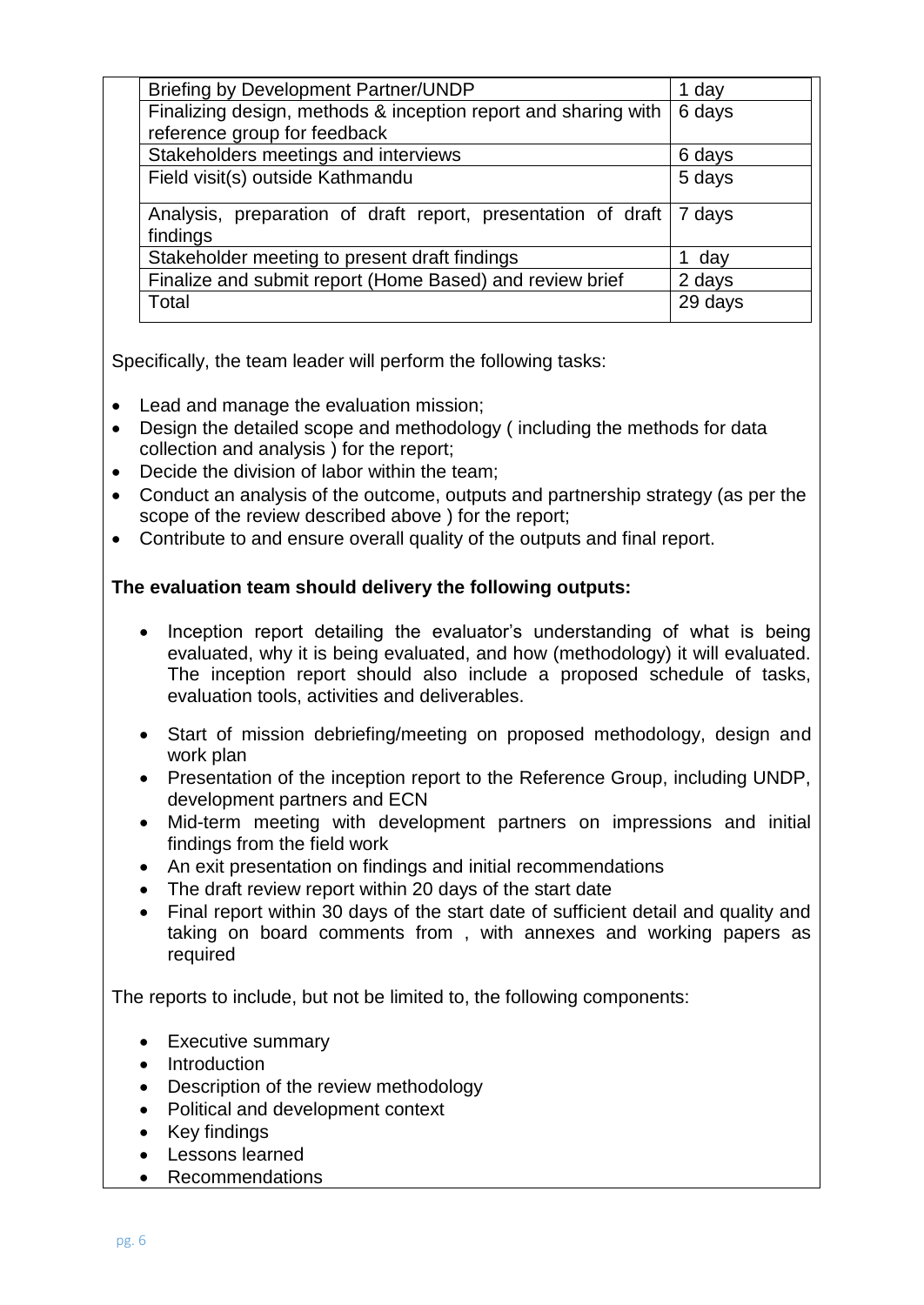• Annexes: mission report including field visits, list of interviewees, and list of documents reviewed.

The review team is required to discuss the full draft of its report prior to departure from Nepal.

## **Implementation Arrangements**

To facilitate the evaluation process, UNDP will assist in connecting the review team with ECN officials, development partners and key stakeholders. In addition, UNDP will provide operational support in organizing meetings and field visits, if necessary.

Key project materials will be sent before the field work and will be reviewed by the team prior to the commencement of the field work. The evaluation team will prepare and share the draft inception report before the field mission. The evaluation team will be briefed by UNDP upon arrival on the objectives, purpose and output of the project evaluation. An oral debriefing in-country by the review team on the proposed work plan and methodology will be done and approved prior to the commencement of the review process.

The review team will assess the project based on interviews undertaken, discussions and consultations with all relevant stakeholders or interested parties and review of project documents. As a minimum indication, the review team should consult with implementing partners, other key government stakeholders, development partners and civil society representatives. UNDP will provide guidance in identifying, contacting and arranging for discussions, meetings with the stakeholders as required.

A mission wrap-up meeting during which comments from participants will be noted for incorporation in the final review report

# **Payments**

50% payment upon submission of the draft report and.

50% payment will be made after submission of final report.

| <b>VI. Consultant Qualifications</b> |                                                                                                                                                                                                                                                                                                                     |  |
|--------------------------------------|---------------------------------------------------------------------------------------------------------------------------------------------------------------------------------------------------------------------------------------------------------------------------------------------------------------------|--|
| Education:                           | Advanced university degree in political science, international<br>$\bullet$<br>development or related field                                                                                                                                                                                                         |  |
| Experience and<br>required skills    | Extensive experience with leading development project<br>$\bullet$<br>evaluations using the norms and standards of the United<br>Nations Evaluation Group or their equivalent.                                                                                                                                      |  |
|                                      | At least 10 years of electoral technical assistance experience,<br>including advice at a senior level, capacity building and good<br>technical understanding of a variety of fields within electoral<br>assistance, notably operations, public outreach, training,<br>information technology, gender and inclusion. |  |
|                                      | Sound knowledge of results-based management (especially<br>results-oriented monitoring and evaluation)                                                                                                                                                                                                              |  |